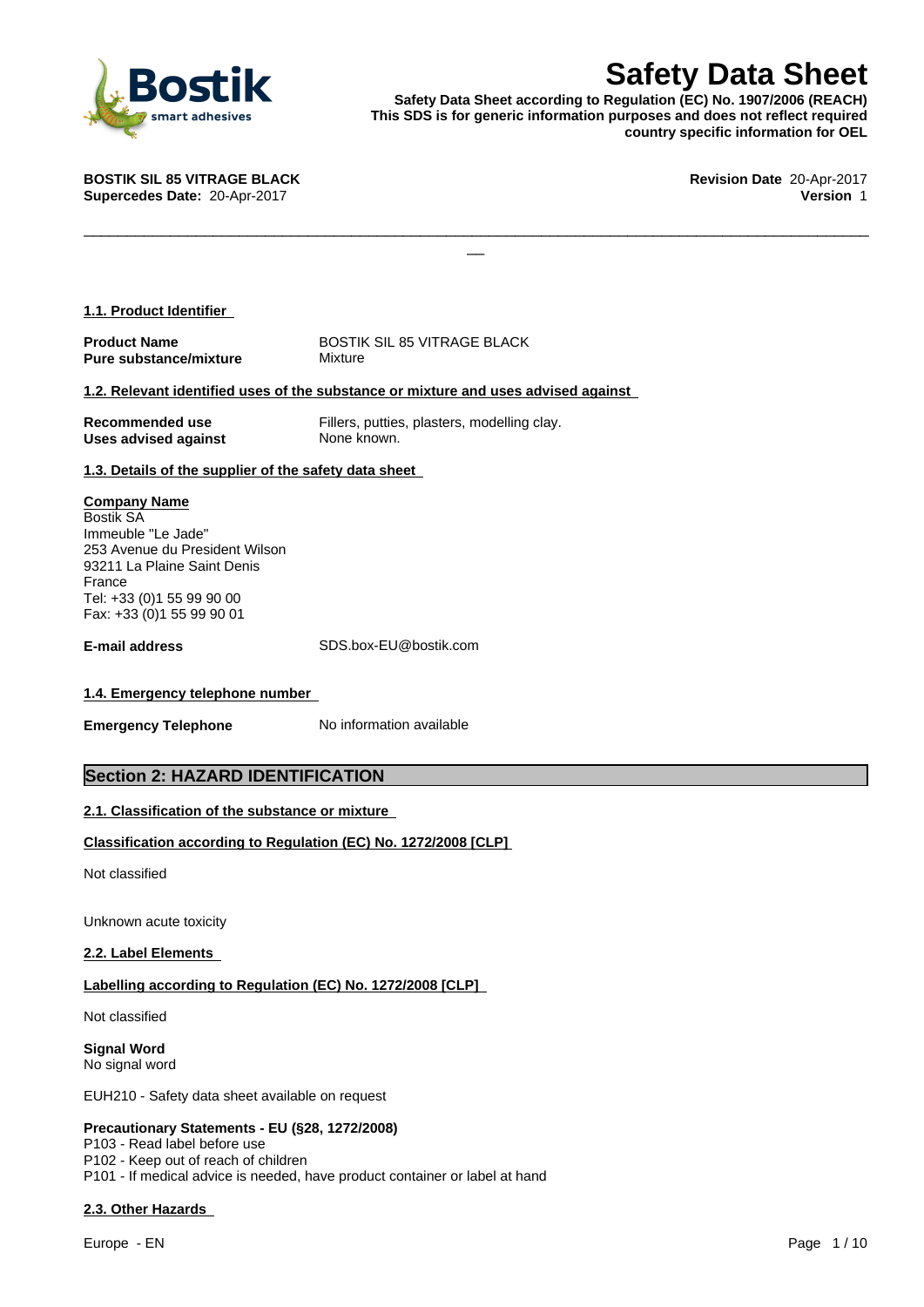\_\_\_\_\_\_\_\_\_\_\_\_\_\_\_\_\_\_\_\_\_\_\_\_\_\_\_\_\_\_\_\_\_\_\_\_\_\_\_\_\_\_\_\_\_\_\_\_\_\_\_\_\_\_\_\_\_\_\_\_\_\_\_\_\_\_\_\_\_\_\_\_\_\_\_\_\_\_\_\_\_\_\_\_\_\_\_\_\_\_\_

#### **General Hazards**

No information available.

#### **PBT and vPvB assessment**

The components in this formulation do not meet the criteria for classification as PBT or vPvB

# **Section 3: COMPOSITION/INFORMATION ON INGREDIENTS**

#### **3.1 Substances**

Not applicable

#### **3.2 Mixtures**

| <b>Chemical Name</b>                                                 | <b>EC No</b> | <b>CAS No</b>  | Weight-%  | <b>Classification</b><br>according to<br><b>Regulation (EC)</b><br>No. 1272/2008<br>[CLP] | Specific concentration<br>limit (SCL) | <b>REACH</b><br>Registration<br><b>Number</b> |
|----------------------------------------------------------------------|--------------|----------------|-----------|-------------------------------------------------------------------------------------------|---------------------------------------|-----------------------------------------------|
| Distillates, petroleum,<br>hydrotreated middle                       | 265-148-2    | 64742-46-7     | $5 - 10$  | Asp. Tox. 1 (H304)                                                                        |                                       | 101-2119827000-581<br>-XXXX                   |
| Silanetriol, ethyl-, triacetate                                      | 241-677-4    | 17689-77-9     | $1 - < 3$ | Skin Corr, 1B<br>(H314)<br>Acute Tox. 4<br>(H302)<br>Eye Dam. 1 (H318)<br>(EUH014)        |                                       | 01-2119881778-15<br>-XXXX                     |
| <b>Oligomers</b><br>ethylacetoxysilanes and<br>methylacetoxysilanes. |              | <b>UNKNOWN</b> | $1 - 3$   | Skin Corr, 1B<br>(H314)<br>Eye Dam. 1<br>(H318)                                           |                                       | No Data Available                             |

*Full text of H- and EUH-phrases: see section 16*

*Note: ^ indicates not classifed, however, the substance islisted in section 3 as it has an OEL.*

This product does not contain candidate substances of very high concern at a concentration >=0.1% (Regulation (EC) No. 1907/2006 (REACH), Article 59)

# **Section 4: FIRST AID MEASURES**

#### **4.1. Description of first aid measures**

| <b>General Advice</b> | If symptoms persist, call a doctor.                                                                                                                                                                                                                                                                                                                                                                                                   |
|-----------------------|---------------------------------------------------------------------------------------------------------------------------------------------------------------------------------------------------------------------------------------------------------------------------------------------------------------------------------------------------------------------------------------------------------------------------------------|
| <b>Inhalation</b>     | Remove to fresh air. If symptoms persist, call a doctor. Immediate medical attention is<br>not required. Move to fresh air in case of accidental inhalation of vapours.                                                                                                                                                                                                                                                               |
| <b>Skin Contact</b>   | Wash off immediately with plenty of water for at least 15 minutes. If skin irritation<br>persists, call a doctor. Immediate medical attention is not required. Wash off immediately<br>with soap and plenty of water while removing all contaminated clothes and shoes.                                                                                                                                                               |
| Eye contact           | Rinse immediately with plenty of water, also under the eyelids, for at least 15 minutes. If<br>symptoms persist, call a doctor. Rinse thoroughly with plenty of water for at least 15<br>minutes, lifting lower and upper eyelids. Consult a doctor. Immediately flush with plenty<br>of water. After initial flushing, remove any contact lenses and continue flushing for at<br>least 15 minutes. Keep eye wide open while rinsing. |
| Ingestion             | Immediate medical attention is not required. Rinse mouth. Drink plenty of water. Do NOT<br>induce vomiting. Clean mouth with water and drink afterwards plenty of water. Never                                                                                                                                                                                                                                                        |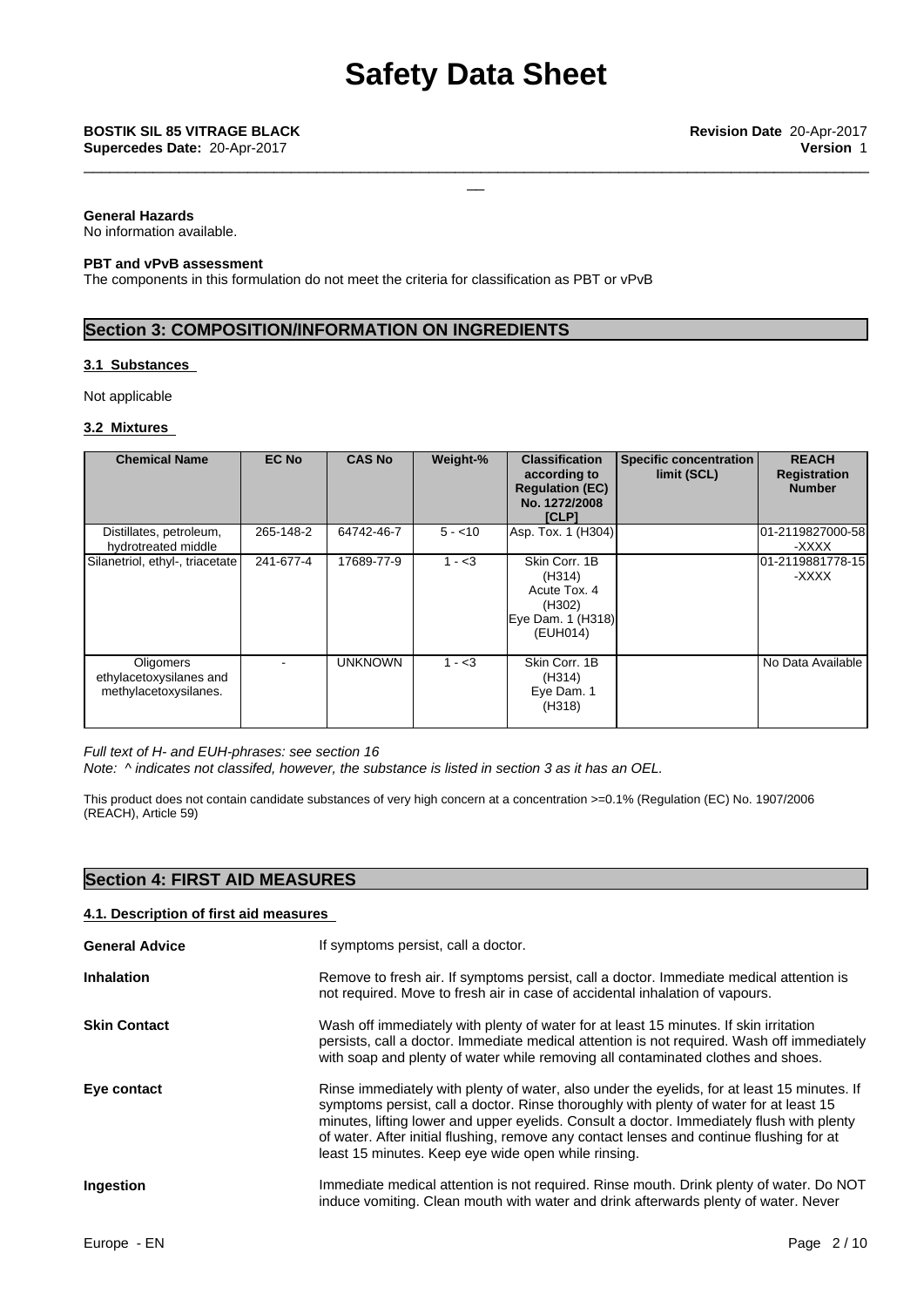give anything by mouth to an unconscious person. Call a doctor.

\_\_\_\_\_\_\_\_\_\_\_\_\_\_\_\_\_\_\_\_\_\_\_\_\_\_\_\_\_\_\_\_\_\_\_\_\_\_\_\_\_\_\_\_\_\_\_\_\_\_\_\_\_\_\_\_\_\_\_\_\_\_\_\_\_\_\_\_\_\_\_\_\_\_\_\_\_\_\_\_\_\_\_\_\_\_\_\_\_\_\_

**Self-protection of the first aider** Use personal protective equipment as required.

#### **4.2. Most important symptoms and effects, both acute and delayed**

**Symptoms** None known.

**4.3. Indication of any immediate medical attention and special treatment needed**

**Note to doctors** Treat symptomatically.

# **Section 5: FIRE-FIGHTING MEASURES**

#### **5.1. Extinguishing media**

#### **Suitable Extinguishing Media**

Use extinguishing measures that are appropriate to local circumstances and the surrounding environment.

#### **Unsuitable Extinguishing Media**

No information available

#### **5.2. Special hazards arising from the substance or mixture**

Thermal decomposition can lead to release of irritating and toxic gases and vapours.

#### **5.3. Advice for firefighters**

Wear self-contained breathing apparatus and protective suit. Use personal protective equipment as required.

# **Section 6: ACCIDENTAL RELEASE MEASURES**

#### **6.1. Personal precautions, protective equipment and emergency procedures**

#### **Personal Precautions**

Use personal protective equipment as required. Avoid contact with eyes and skin. Evacuate personnel to safe areas. Keep people away from and upwind of spill/leak.

#### **For emergency responders**

Use personal protection recommended in Section 8.

#### **6.2. Environmental precautions**

Prevent entry into waterways, sewers, basements or confined areas. Do not flush into surface water or sanitary sewer system. Prevent further leakage or spillage if safe to do so. Prevent product from entering drains. See Section 12 for additional Ecological Information.

#### **6.3. Methods and material for containment and cleaning up**

| <b>Methods for Containment</b> | Prevent further leakage or spillage if safe to do so.                                                                                                                                          |
|--------------------------------|------------------------------------------------------------------------------------------------------------------------------------------------------------------------------------------------|
| Methods for cleaning up        | Soak up with inert absorbent material. Pick up and transfer to properly labelled<br>containers. After cleaning, flush away traces with water. Prevent product from entering<br>drains. Dam up. |

## **6.4. Reference to other sections**

**Reference to other sections** Section 8: EXPOSURE CONTROLS/PERSONAL PROTECTION Section 13: DISPOSAL CONSIDERATIONS

## **Section 7: HANDLING AND STORAGE**

#### **7.1. Precautions for safe handling**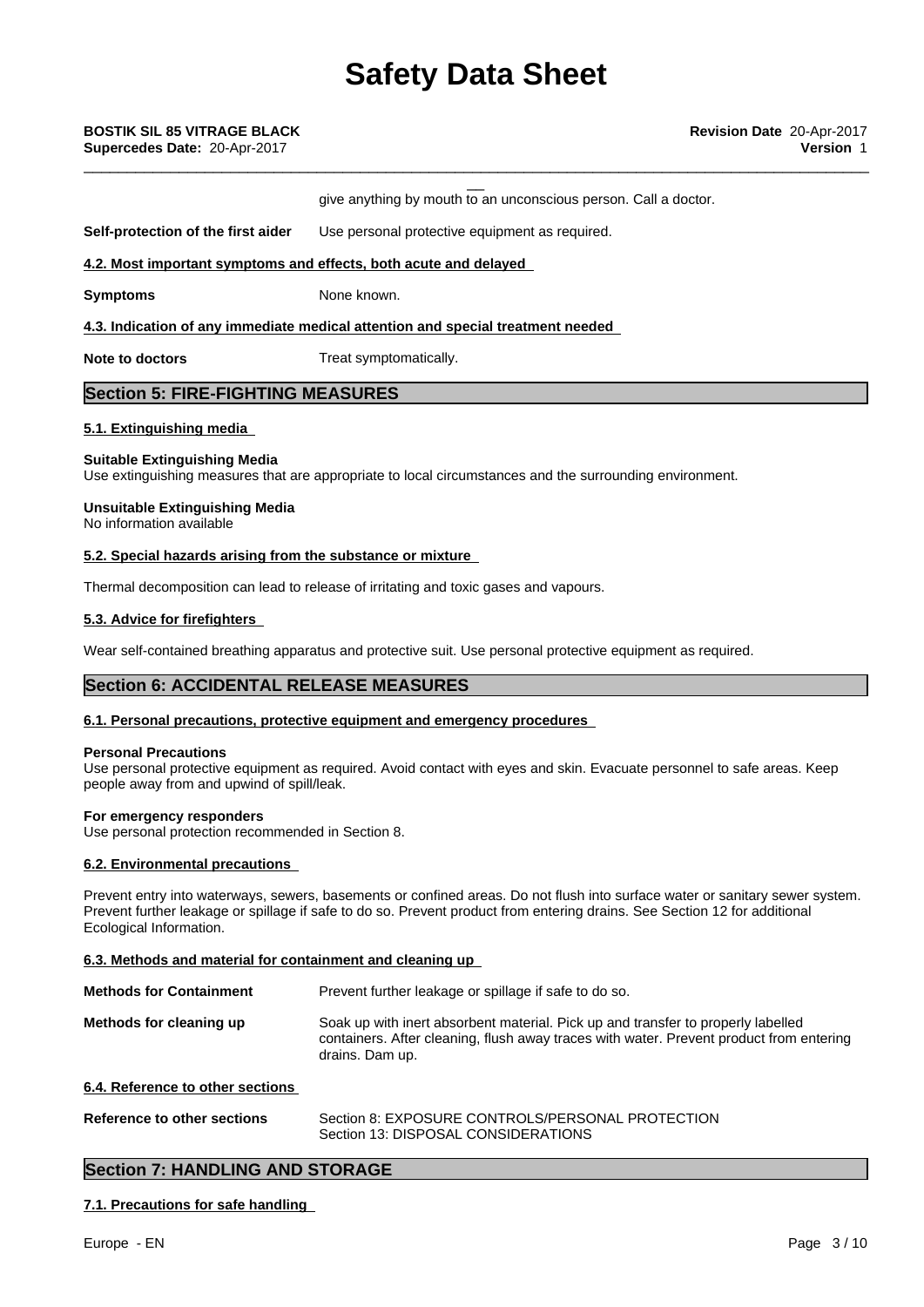\_\_\_\_\_\_\_\_\_\_\_\_\_\_\_\_\_\_\_\_\_\_\_\_\_\_\_\_\_\_\_\_\_\_\_\_\_\_\_\_\_\_\_\_\_\_\_\_\_\_\_\_\_\_\_\_\_\_\_\_\_\_\_\_\_\_\_\_\_\_\_\_\_\_\_\_\_\_\_\_\_\_\_\_\_\_\_\_\_\_\_

#### **Advice on safe handling**

Ensure adequate ventilation, especially in confined areas. Use personal protective equipment as required. Use with local exhaust ventilation. Do not breathe dust/fume/gas/mist/vapours/spray.

#### **General Hygiene Considerations**

When using do not eat, drink or smoke. Wash contaminated clothing before reuse. Regular cleaning of equipment, work area and clothing is recommended.

#### **7.2. Conditions for safe storage, including any incompatibilities**

#### **Storage Conditions**

Keep container tightly closed. Keep out of the reach of children. Keep containers tightly closed in a cool, well-ventilated place. Keep in properly labelled containers.

#### **7.3. Specific end use(s)**

#### **Other Information**

Recommendation(s). Observe technical data sheet.

## **Section 8: EXPOSURE CONTROLS/PERSONAL PROTECTION**

#### **8.1. Control parameters**

Only European Community Occupational Exposure Limits will be shown in this document. Please refer to regional SDS for further information.

**Derived No Effect Level (DNEL)** No information available

**Predicted No Effect Concentration** No information available. **(PNEC)**

**8.2. Exposure controls**

**Engineering Controls** Ensure adequate ventilation, especially in confined areas.

**Personal Protective Equipment Eye/Face Protection** Tight sealing safety goggles. Face protection shield. **Skin and Body Protection** Suitable protective clothing.

**Environmental Exposure Controls** Do not allow into any sewer, on the ground or into any body of water.

## **Section 9: PHYSICAL AND CHEMICAL PROPERTIES**

#### **9.1. Information on basic physical and chemical properties**

**Physical State Liquid**<br> **Appearance Liquid** Paste **Appearance** Paste<br> **Colour** Black **Odour Characteristic Characteristic Codour Threshold Characteristic Characteristic Characteristic Characteristic** 

**Property Construction Constraint Values According Property Remarks • Method pH** No information available<br> **Melting point/freezing point** No information available **Melting point/freezing point Boiling Point** No information available **Flash Point** No information available **Evaporation Rate** No information available **Flammability (solid, gas)** No information available Not applicable for liquids **Flammability Limit in Air** Upper Flammability Limit No information available<br>
Lower Flammability Limit No information available Lower Flammability Limit

**Colour Black** Black **No information available**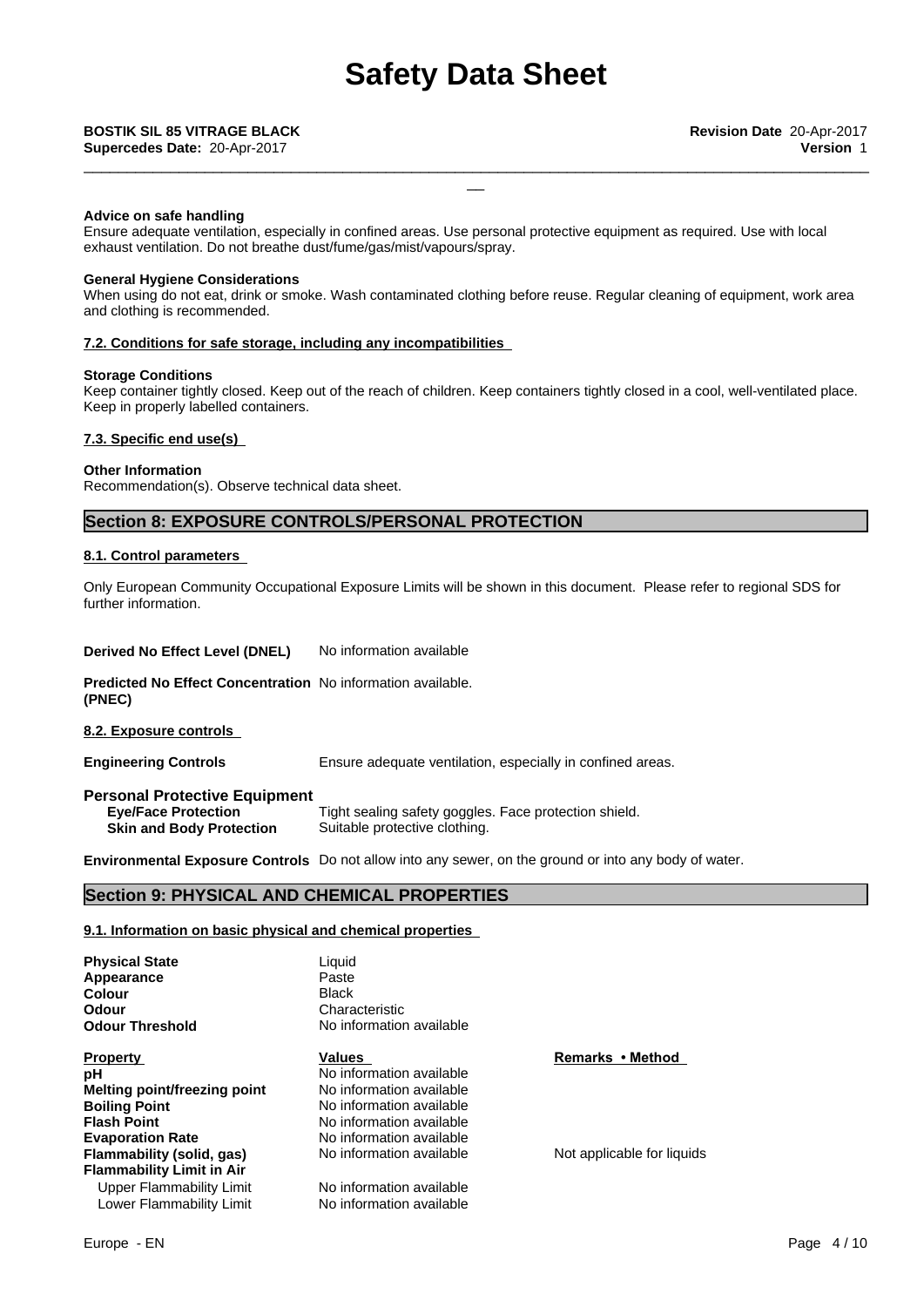\_\_\_\_\_\_\_\_\_\_\_\_\_\_\_\_\_\_\_\_\_\_\_\_\_\_\_\_\_\_\_\_\_\_\_\_\_\_\_\_\_\_\_\_\_\_\_\_\_\_\_\_\_\_\_\_\_\_\_\_\_\_\_\_\_\_\_\_\_\_\_\_\_\_\_\_\_\_\_\_\_\_\_\_\_\_\_\_\_\_\_

\_\_ **BOSTIK SIL <sup>85</sup> VITRAGE BLACK Revision Date** 20-Apr-2017 **Supercedes Date:** 20-Apr-2017 **Version** 1

| Vapour Pressure                     |  |
|-------------------------------------|--|
| <b>Vapour Density</b>               |  |
| <b>Relative Density</b>             |  |
| <b>Water Solubility</b>             |  |
| <b>Solubility in Other Solvents</b> |  |
| <b>Partition Coefficient</b>        |  |
| <b>Autoignition Temperature</b>     |  |
| <b>Decomposition Temperature</b>    |  |
| <b>Explosive Properties</b>         |  |
| <b>Explosive Limits</b>             |  |
| Upper                               |  |
| Lower                               |  |
| <b>Oxidising Properties</b>         |  |
| <b>Kinematic Viscosity</b>          |  |
| <b>Dynamic Viscosity</b>            |  |
|                                     |  |

**9.2. Other information Softening Point** No information available **Molecular Weight** No information available **Solvent content (%)**<br> **Solid content (%)**<br>
No information available **Density Bulk Density** No Data Available **VOC content (%)**

**Explosive Properties** No information available **Explosive Limits** No information available No information available No information available **Oxidising Properties** No information available No information available<br>1 g/cm<sup>3</sup> **No information available No information available Relative Density** No information available **Slightly soluble Solubility in Other Solvents** No information available **No information available No information available Decomposition Temperature** No information available **Kinematic Viscosity** No information available **Dynamic Viscosity** No information available

# **Section 10: STABILITY AND REACTIVITY**

#### **10.1. Reactivity**

None under normal use conditions.

#### **10.2. Chemical stability**

Stable under normal conditions.

Explosion Data Sensitivity to Mechanical Impact None. Sensitivity to Static Discharge None.

#### **10.3. Possibility of hazardous reactions**

#### **Possibility of Hazardous Reactions**

None under normal processing.

#### **10.4. Conditions to avoid**

Heat, flames and sparks.

#### **10.5. Incompatible materials**

No information available.

#### **10.6. Hazardous decomposition products**

None under normal use conditions.

## **Section 11: TOXICOLOGY INFORMATION**

## **11.1. Information on toxicological effects**

#### **Product Information**

Product does not present an acute toxicity hazard based on known or supplied information.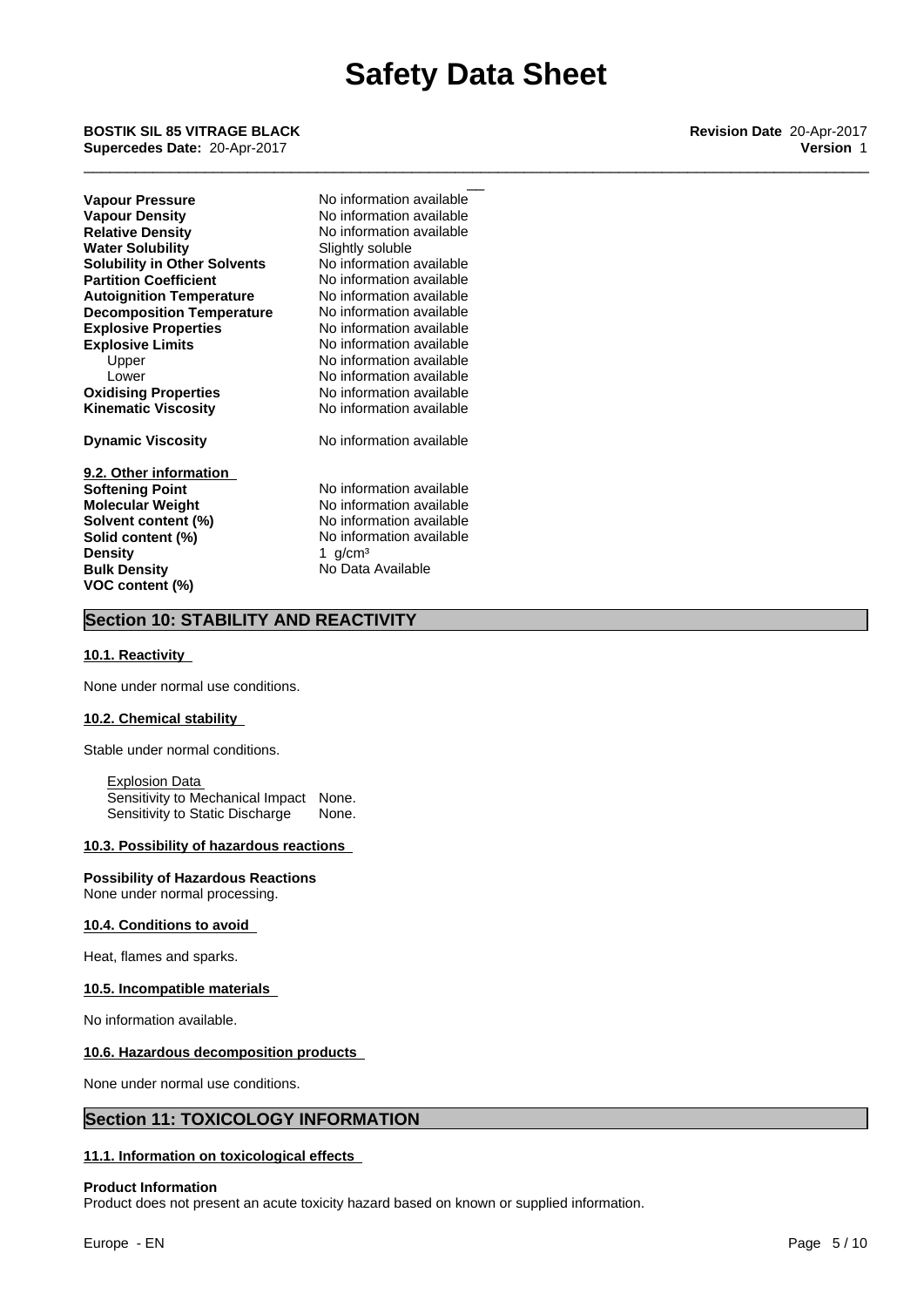\_\_\_\_\_\_\_\_\_\_\_\_\_\_\_\_\_\_\_\_\_\_\_\_\_\_\_\_\_\_\_\_\_\_\_\_\_\_\_\_\_\_\_\_\_\_\_\_\_\_\_\_\_\_\_\_\_\_\_\_\_\_\_\_\_\_\_\_\_\_\_\_\_\_\_\_\_\_\_\_\_\_\_\_\_\_\_\_\_\_\_

| <b>Inhalation</b><br>Eye contact<br><b>Skin Contact</b><br>Ingestion<br><b>Sensitisation</b>                                   | No Data Available.<br>By analogy to another tested similar product: No irritation after contact to the eyes.<br>(H318 is void).<br>By analogy to another tested similar product: No irritation after contact with the skin.<br>(H315 is void.).<br>No Data Available.<br>No Data Available. |                    |                                   |  |  |
|--------------------------------------------------------------------------------------------------------------------------------|---------------------------------------------------------------------------------------------------------------------------------------------------------------------------------------------------------------------------------------------------------------------------------------------|--------------------|-----------------------------------|--|--|
| <b>Skin Corrosion/Irritation</b>                                                                                               | Not applicable.                                                                                                                                                                                                                                                                             |                    |                                   |  |  |
| Serious eye damage/eye irritation                                                                                              | Not applicable.                                                                                                                                                                                                                                                                             |                    |                                   |  |  |
| Sensitisation                                                                                                                  | Not applicable.                                                                                                                                                                                                                                                                             |                    |                                   |  |  |
| Germ Cell Mutagenicity                                                                                                         | Not applicable.                                                                                                                                                                                                                                                                             |                    |                                   |  |  |
| Carcinogenicity                                                                                                                | Not applicable.                                                                                                                                                                                                                                                                             |                    |                                   |  |  |
| <b>Chemical Name</b><br>Distillates, petroleum, hydrotreated middle                                                            |                                                                                                                                                                                                                                                                                             |                    | <b>European Union</b><br>Carc. 1B |  |  |
| 64742-46-7                                                                                                                     |                                                                                                                                                                                                                                                                                             |                    |                                   |  |  |
| <b>Reproductive Toxicity</b>                                                                                                   | No information available.                                                                                                                                                                                                                                                                   |                    |                                   |  |  |
| <b>STOT - Single Exposure</b>                                                                                                  | No information available.                                                                                                                                                                                                                                                                   |                    |                                   |  |  |
| <b>STOT - Repeated Exposure</b>                                                                                                | No information available.                                                                                                                                                                                                                                                                   |                    |                                   |  |  |
| <b>Aspiration Hazard</b>                                                                                                       | No information available.                                                                                                                                                                                                                                                                   |                    |                                   |  |  |
| <b>Numerical measures of toxicity</b>                                                                                          |                                                                                                                                                                                                                                                                                             |                    |                                   |  |  |
| Acute Toxicity                                                                                                                 |                                                                                                                                                                                                                                                                                             |                    |                                   |  |  |
| The following values are calculated based on chapter 3.1 of the GHS document<br><b>ATEmix (oral)</b><br><b>ATEmix (dermal)</b> | 4,471.00 mg/kg<br>2,002.00 mg/kg                                                                                                                                                                                                                                                            |                    |                                   |  |  |
| Unknown acute toxicity                                                                                                         |                                                                                                                                                                                                                                                                                             |                    |                                   |  |  |
| <b>Component Information</b>                                                                                                   |                                                                                                                                                                                                                                                                                             |                    |                                   |  |  |
| <b>Toxicity Data</b>                                                                                                           | Data obtained on the component(s) include                                                                                                                                                                                                                                                   |                    |                                   |  |  |
|                                                                                                                                |                                                                                                                                                                                                                                                                                             |                    |                                   |  |  |
| <b>Chemical Name</b>                                                                                                           | Oral LD50                                                                                                                                                                                                                                                                                   | <b>Dermal LD50</b> | <b>Inhalation LC50</b>            |  |  |

# **Section 12: ECOLOGICAL INFORMATION**

## **12.1. Toxicity**

**Ecotoxicity** No information available

#### **Component Information**

Data obtained on the component(s) include

| <b>Chemical Name</b> | plants<br>e/aquatic<br>ΔИ | ¶ish | THETROS<br>ылыға | Factor<br>м. |  |
|----------------------|---------------------------|------|------------------|--------------|--|
|----------------------|---------------------------|------|------------------|--------------|--|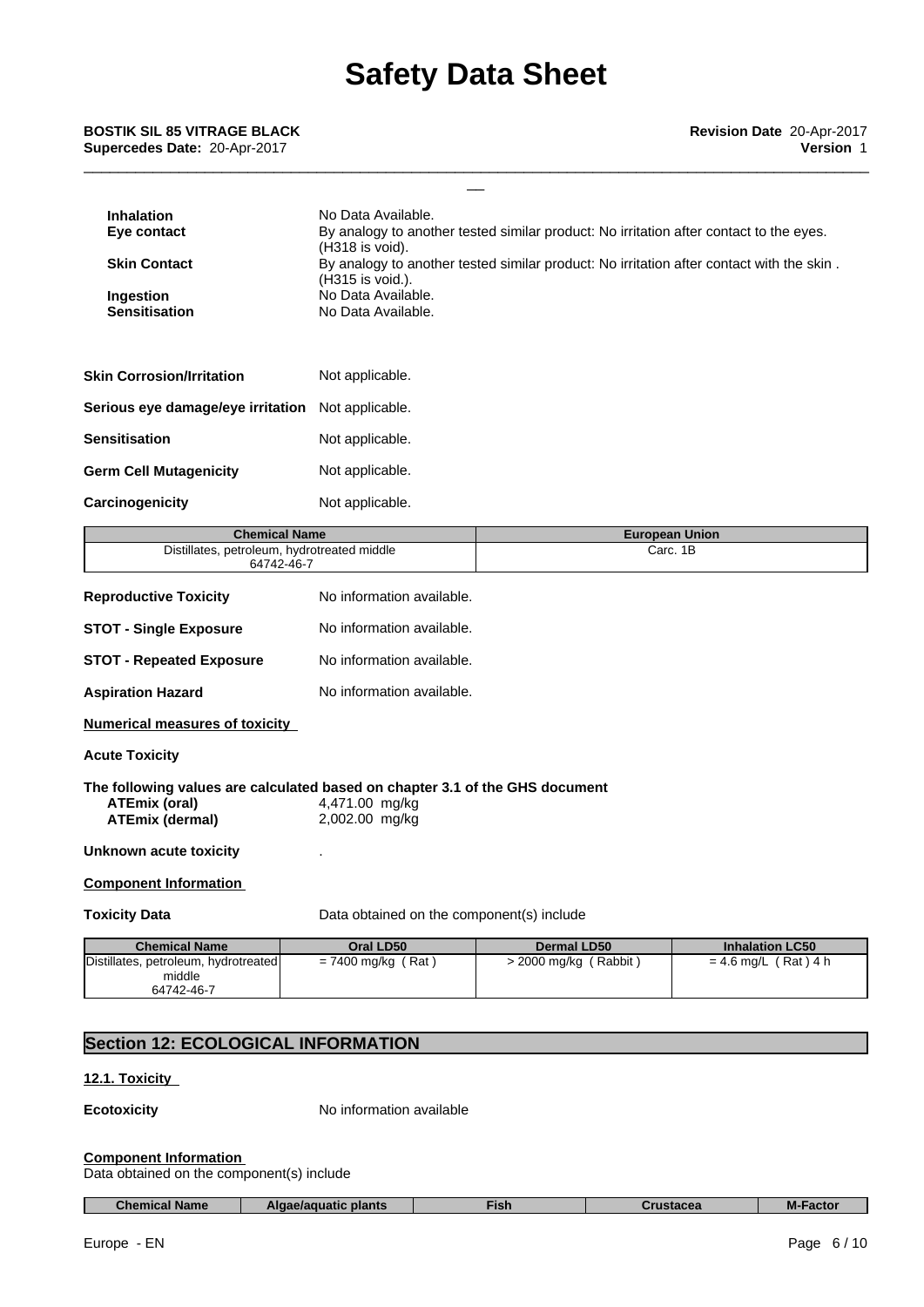| Distillates, petroleum, | LC50 96 h = 35 mg/L         |  |
|-------------------------|-----------------------------|--|
| hydrotreated middle     | (Pimephales promelas)       |  |
| 64742-46-7              | flow-through) LC50 96 h $>$ |  |
|                         | 10000 mg/L (Pimephales      |  |
|                         | promelas static)            |  |

\_\_\_\_\_\_\_\_\_\_\_\_\_\_\_\_\_\_\_\_\_\_\_\_\_\_\_\_\_\_\_\_\_\_\_\_\_\_\_\_\_\_\_\_\_\_\_\_\_\_\_\_\_\_\_\_\_\_\_\_\_\_\_\_\_\_\_\_\_\_\_\_\_\_\_\_\_\_\_\_\_\_\_\_\_\_\_\_\_\_\_

## **12.2. Persistence and degradability**

No information available.

#### **12.3. Bioaccumulative potential**

No information available.

**Partition coefficient** No information available

## **12.4. Mobility in soil**

**Mobility in soil** No information available.

## **12.5. Results of PBT and vPvB assessment**

The components in this formulation do not meet the criteria for classification as PBT or vPvB.

## **12.6. Other Adverse Effects**

No information available

#### **Endocrine Disruptor Information**

This product does not contain any known or suspected endocrine disruptors.

# **Section 13: DISPOSAL CONSIDERATIONS**

#### **13.1. Waste treatment methods**

| <b>Waste from Residues/Unused</b><br><b>Products</b> | Disposal should be in accordance with applicable regional, national and local laws and<br>regulations. |
|------------------------------------------------------|--------------------------------------------------------------------------------------------------------|
| <b>Contaminated Packaging</b>                        | Improper disposal or reuse of this container may be dangerous and illegal.                             |
| <b>Other Information</b>                             | Waste codes should be assigned by the user based on the application for which the<br>product was used. |

# **Section 14: TRANSPORTATION INFORMATION**

| <b>ADR</b>  |                                |                |
|-------------|--------------------------------|----------------|
|             | 14.1 UN/ID no                  | Not regulated  |
|             | 14.2 Proper Shipping Name      | Not regulated  |
|             | 14.3 Hazard Class              | Not regulated  |
|             | 14.4 Packing Group             | Not regulated  |
|             | 14.5 Environmental Hazard      | Not applicable |
|             | <b>14.6 Special Provisions</b> | None           |
| <b>IMDG</b> |                                |                |
|             | 14.1 UN/ID no                  | Not regulated  |
|             | 14.2 Proper Shipping Name      | Not regulated  |
|             | 14.3 Hazard Class              | Not regulated  |
|             | 14.4 Packing Group             | Not regulated  |
|             | <b>14.5 Marine Pollutant</b>   | Np             |
|             | <b>14.6 Special Provisions</b> | None           |
|             |                                |                |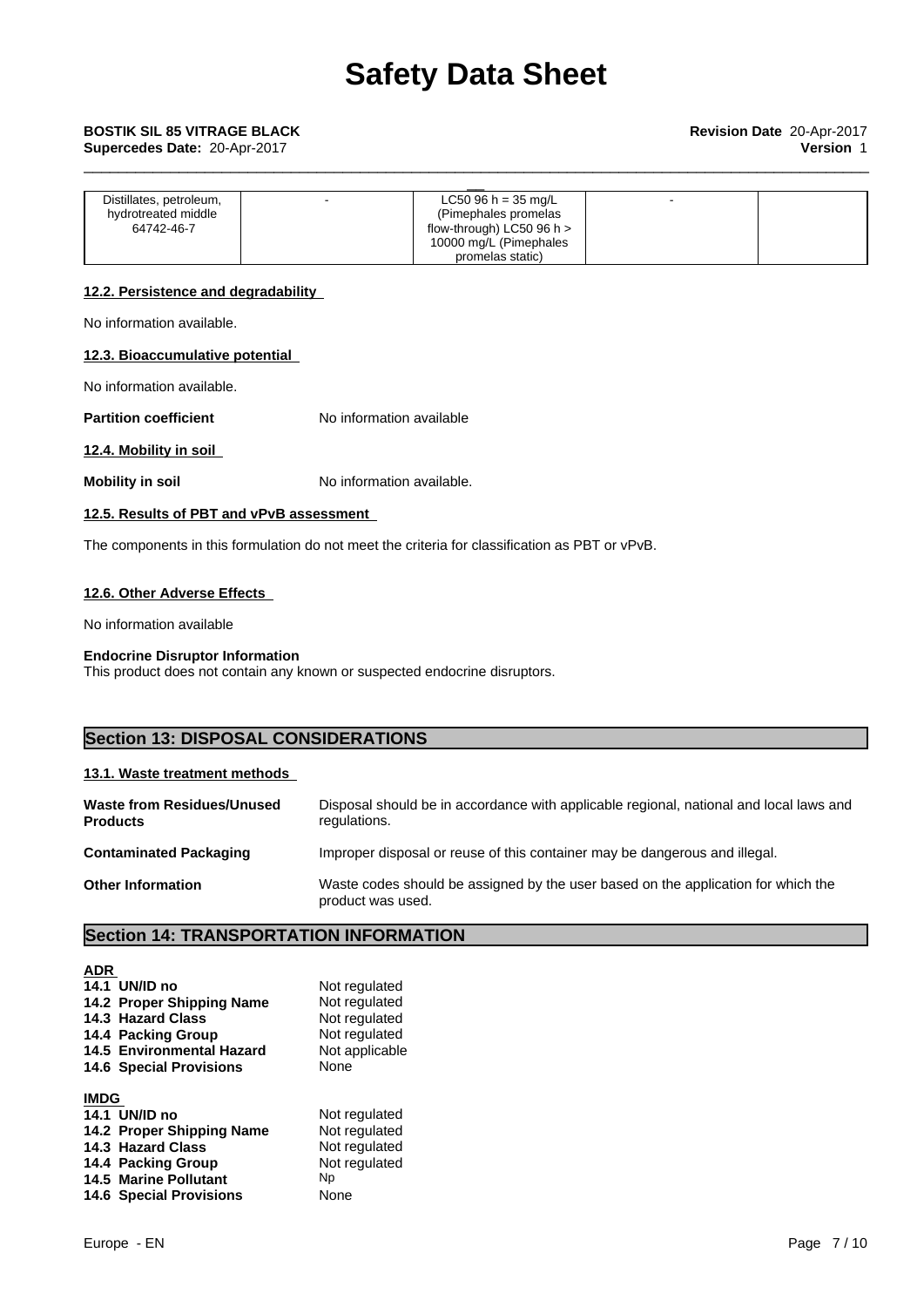\_\_\_\_\_\_\_\_\_\_\_\_\_\_\_\_\_\_\_\_\_\_\_\_\_\_\_\_\_\_\_\_\_\_\_\_\_\_\_\_\_\_\_\_\_\_\_\_\_\_\_\_\_\_\_\_\_\_\_\_\_\_\_\_\_\_\_\_\_\_\_\_\_\_\_\_\_\_\_\_\_\_\_\_\_\_\_\_\_\_\_

# \_\_ **BOSTIK SIL <sup>85</sup> VITRAGE BLACK Revision Date** 20-Apr-2017 **Supercedes Date:** 20-Apr-2017 **Version** 1

#### **14.7 Transport in bulk according to Annex II of MARPOL 73/78 and the IBC Code** No information available

| <b>RID</b>                       |                |  |
|----------------------------------|----------------|--|
| 14.1 UN/ID no                    | Not regulated  |  |
| 14.2 Proper Shipping Name        | Not regulated  |  |
| 14.3 Hazard Class                | Not regulated  |  |
| 14.4 Packing Group               | Not regulated  |  |
| 14.5 Environmental Hazard        | Not applicable |  |
| <b>14.6 Special Provisions</b>   | None           |  |
|                                  |                |  |
| ICAO (air)                       |                |  |
| 14.1 UN/ID no                    | Not regulated  |  |
| 14.2 Proper Shipping Name        | Not regulated  |  |
| 14.3 Hazard Class                | Not regulated  |  |
| 14.4 Packing Group               | Not regulated  |  |
| 14.5 Environmental Hazard        | Not applicable |  |
| <b>14.6 Special Provisions</b>   | None           |  |
| <b>IATA</b>                      |                |  |
|                                  |                |  |
| 14.1 UN/ID no                    | Not regulated  |  |
| 14.2 Proper Shipping Name        | Not regulated  |  |
| 14.3 Hazard Class                | Not regulated  |  |
| 14.4 Packing Group               | Not regulated  |  |
| <b>14.5 Environmental Hazard</b> | Not applicable |  |
| <b>14.6 Special Provisions</b>   | None           |  |

## **Section 15: REGULATORY INFORMATION**

#### **15.1. Safety, health and environmental regulations/legislation specific for the substance or mixture**

#### **European Union**

Take note of Directive 98/24/EC on the protection of the health and safety of workers from the risks related to chemical agents at work

Check whether measures in accordance with Directive 94/33/EC for the protection of young people at work must be taken.

Take note of Directive 92/85/EC on the protection of pregnant and breastfeeding women at work

#### **Registration, Evaluation, Authorization, and Restriction of Chemicals (REACh) Regulation (EC 1907/2006)**

#### **EU-REACH (1907/2006) - Candidate List of Substances of Very High Concern (SVHC) for Authorization in accordance with Article 59**

This product does not contain candidate substances of very high concern at a concentration >=0.1% (Regulation (EC) No. 1907/2006 (REACH), Article 59)

#### **EU-REACH (1907/2006) - Annex XVII - Substances subject to Restriction**

This product does not contain substances subject to restriction (Regulation (EC) No. 1907/2006 (REACH), Annex XVII).

#### **28**

The classification as a carcinogen need not apply if it can be shown that the substance contains less than 0,1 % w/w benzene (EINECS No 200-753-7). This note applies only to certain complex coal and oil-derived substances in Annex I Mineral oils are known to cause cancer because of carcinogenic components (e.g. benzene). The mineral oil in this product is highly refined and should not be considered a carcinogen

#### **EU-REACH (1907/2006) - Annex XIV - List of substances subject to Authorization**

This product does not contain substances subject to authorisation (Regulation (EC) No. 1907/2006 (REACH), Annex XIV)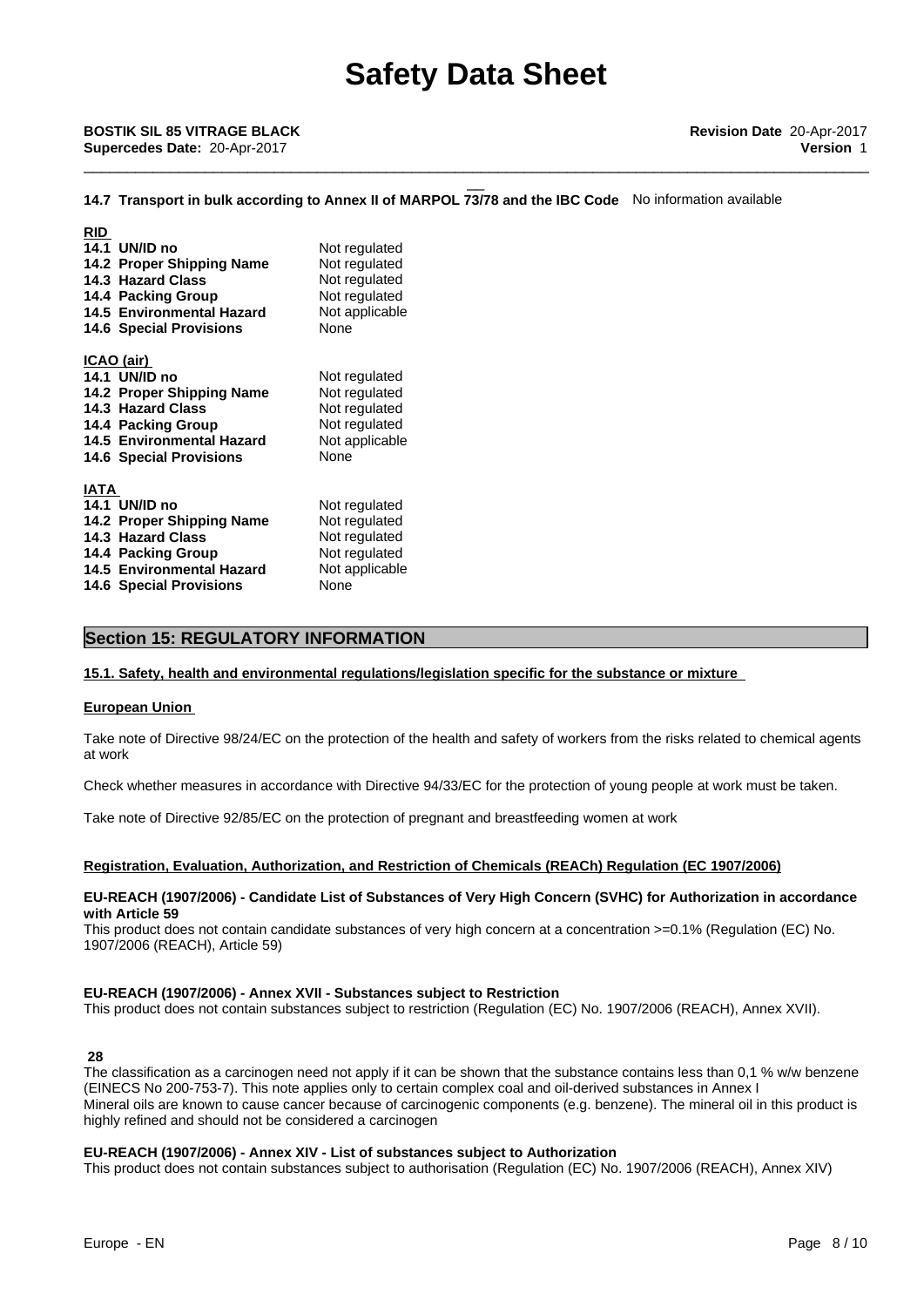\_\_\_\_\_\_\_\_\_\_\_\_\_\_\_\_\_\_\_\_\_\_\_\_\_\_\_\_\_\_\_\_\_\_\_\_\_\_\_\_\_\_\_\_\_\_\_\_\_\_\_\_\_\_\_\_\_\_\_\_\_\_\_\_\_\_\_\_\_\_\_\_\_\_\_\_\_\_\_\_\_\_\_\_\_\_\_\_\_\_\_

\_\_ **BOSTIK SIL <sup>85</sup> VITRAGE BLACK Revision Date** 20-Apr-2017 **Supercedes Date:** 20-Apr-2017 **Version** 1

**Ozone-depleting substances (ODS) regulation (EC) 1005/2009** Not applicable

**Persistent Organic Pollutants** Not applicable

**National Regulations**

**France** 

#### **Germany**

**Ordinance on Industrial Safety and Health - Germany - BetrSichV** No flammable liquids in accordance with BetrSichV

#### **Netherlands**

**List of Carcinogenic, mutagenic and reproductive toxin substances in accordance with Inspectorate SZW (Netherlands)** Not Listed

#### **15.2. Chemical safety assessment**

No information available

# **Section 16: OTHER INFORMATION**

#### **Key or legend to abbreviations and acronyms used in the safety data sheet**

#### **Full text of H-Statements referred to under section 3**

- H314 Causes severe skin burns and eye damage
- H302 Harmful if swallowed
- H318 Causes serious eye damage
- H304 May be fatal if swallowed and enters airways
- EUH014 Reacts violently with water

#### **Legend**

SVHC: Substances of Very High Concern for Authorisation:

#### **Section 8: EXPOSURE CONTROLS/PERSONAL PROTECTION**

PBT Persistent, Bioaccumulative, and Toxic (PBT) Chemicals STOT (RE): Specific target organ toxicity - Repeated exposure STOT (SE): Specific target organ toxicity - Single exposure EWC: European Waste Catalogue TWA TWA (time-weighted average) STEL STEL STEL (Short Term Exposure Limit) Ceiling Maximum limit value

**Key literature references and sources for data**

Classification and labeling data calculated from data received from raw material suppliers

**Prepared By** Product Safety & Regulatory Affairs

**Revision Date** 20-Apr-2017

Skin designation